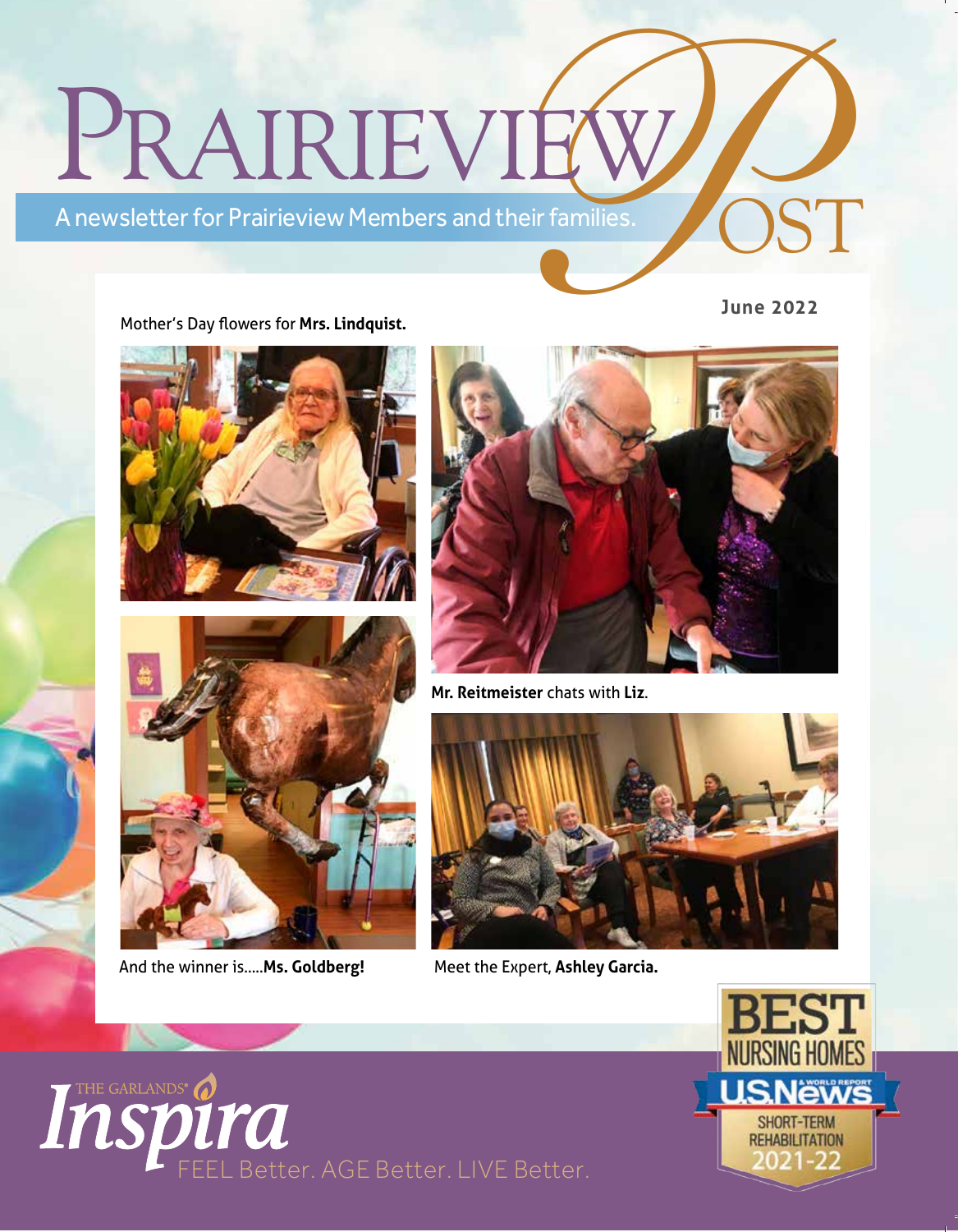# *Bulletin Board*



### **Assisted Living Socials Every Monday!**

*Monday, June 6, 3:00 pm, 2L: D-Day Remembrance Social*

*Monday, June 13, 3:30 pm, 2L: Honoring Our Flag*

*Monday, June 20, 3:00 pm, 2L: I Scream for (Homemade) Ice Cream* 

*Monday, June 27, 3:00 pm, 2L: National Onion (Dip) Day*



## **June Craft Corner**

*Tuesday, June 7, 3:00 pm, Sky Box: Rainbow Fish*

*Tuesday, June 14, 3:00 pm, Sky Box: 3, Where Were You Map*

*Tuesday, June 21, 3:00 pm, Sky Box: Summer Sky Silhouettes*

*Tuesday, June 28, 3:00 pm, Sky Box Lounge: Floral Wreath*

Flowers always seem to be at their best in June and colors seem to be sharper now than at any other time. So let's get our June on and create colorful pieces to enjoy all month!

## **Virtual Resident Council & Family Support Council**

The State Long-Term Care Ombudsman would like to invite you to attend our virtual gathering of residents and families in Illinois. This group works to educate and connect residents and their loved ones with information to solve problems in long-term care. There is time to question, answer and resource sharing at each meeting.

Meetings are held on the 2nd and 4th Tuesday of each month. For more information or to be added to the biweekly invite list, contact Lee.Moriarty@Illinois.gov.

## **Resident Council Meetings**

*Monday, June 13, 3:00 pm, 2nd Floor Lounge, Assisted Living*

*Wednesday, June 22, 11:00 am, Skilled Nursing*

Be a part of the process, and join us this month! Your opinions and observations help us make living at The Garlands the best it can be! In addition, Skilled Nursing is looking for a President to represent our Members. Please contact Terri with any questions!

## **Wi-Fi Access at Prairieview**

When accessing our Wi-Fi anywhere on campus, select "Garlands Wi-Fi" and use the password *feelyoung*.

# *Bus Outings*

June should have the most glorious weather for traipsing around the area! Let's take the opportunity to venture out…. relay any of your suggestions for outings to the Activity Staff! Please sign up the morning of each trip to ensure your place. Also, be mindful that there are 2 wheelchair spots on the bus! *Please note that these outings are "on your own"! Contact Terri with any questions at tforti@thegarlands.com.* 

#### *Tuesday, June 7, 11:00 pm: Shop at Walgreen's*

*Thursday, June 16, 12:00 pm: Lunch Bunch Biaggi's* Biaggi's is a casual Italian restaurant offering an extensive selection of house-made and imported pastas, soups & salads, pizza, seafood, steaks and desserts prepared with the freshest ingredients available and served in a comfortable, relaxing atmosphere.

*Friday, June 24, 12:00 pm: Lunch Bunch Palatine Inn* This family-owned restaurant serves a wide menu of American & Greek specialties throughout the day. Odds are good that you will bring home a doggie bag!

*Wednesday, June 29, 12:00 pm: Picnic in the Park* We will stop at McDonald's on our way to Langendorf Park to soak up some sun and enjoy the iconic hamburger, fries and a shake in the great outdoors!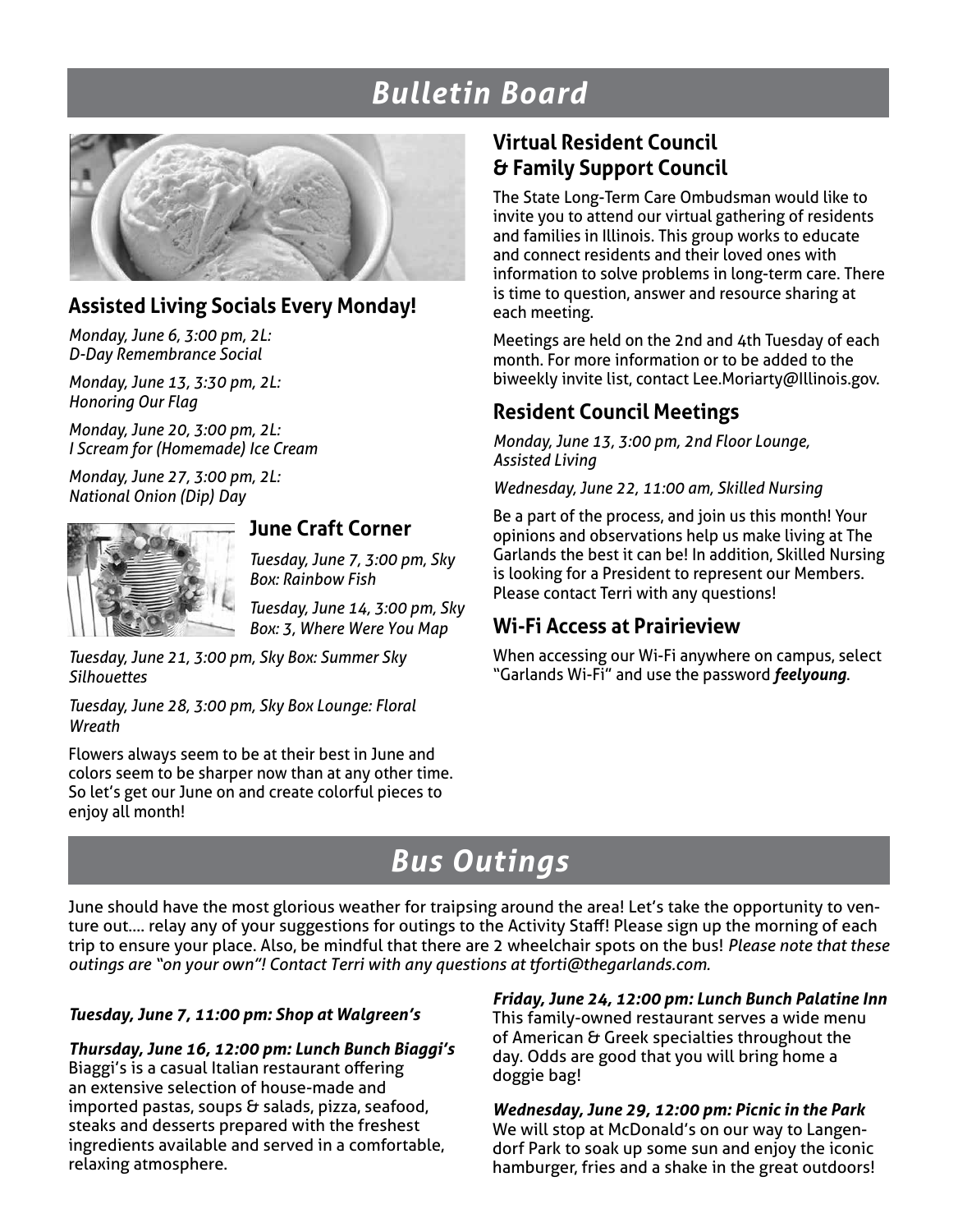# *June Special Events*



## **Carol Bradley Discusses Audrey Hepburn**

*Wednesday, June 1, 3:00 pm, Memory Enhancement*

Audrey Hepburn was born in Brussels, the star of memorable

movies such as Sabrina, Breakfast at Tiffany's and Roman Holiday. She was married twice and later became a face for UNICEF. Come and listen to Carol's vivid descriptions and images!



## **Songs of Summer with Babette**

*Wednesday, June 8, 3:00 pm, 3rd Floor Dining Room*

Babette's hour-long, high energy, fun-filled shows are

catered to meet the musical needs of her audience. When Babette performs she is not just singing but providing Music Therapy for the whole mind and body and her connections with the audience brings everyone to their feet.



## **Major League Baseball**

*Sunday, June 12, Sox vs Rangers: 1:00 pm, Sky Box Lounge-Cheeseburgers*

*Sunday, June 26, Cubs vs Cardinals: 1:00 pm, Sky Box Lounge- Chicago Style Hot Dogs*

*Come on down to the Sky Box and cheer for Chicago baseball!*



### **Mike Basin Entertainment**

*Wednesday, June 15, 3:00 pm, 3rd Floor Dining Room*

Mike has put together a world tour of music for young and old alike. Melodic and harmonious, his music will take you on

adventure through time and tempo exploring several music genres. Join him for an energetic afternoon!

# **Prairieview Birthday Celebration!**

*Thursday, June 16, 3:00 pm, 2L*

One of the biggest birthday celebrations of the year is in June with 7 honorees. Each and every one is special, so join us in recognizing the day with song, cake and coffee!



# **A Closer Bond**

*Saturday, June 18, 2:00 pm, Memory Enhancement; 2:30 pm, Skilled* 

Since 1994, the team of pet care

professionals at A Closer Bond has been leading the pack in custom dog training and enrichment. They want to share their success with us as they will provide visits with these furry friends!



### **A Father's Day Root Beer Float Social with Wynn Voss**

*Sunday, June 19, 3:00 pm, 3rd Floor Dining Room*

This month it's Dad's turn for the special spot light! Join us for a

fun-filled social this Father's Day with the memorable music of Wynn!



#### **Music Appreciation with Jim Kendros - The Strings of Summer**

*Wednesday, June 22, 2:00 pm, 2L*

Summer is upon us! To revel in the long, warms days of June Jim Kendros brings us the velvety expression of music for strings! Enjoy the luminous strains of Mozart, Tchaikovsky, Dvorak and more as Jim guides you across the beautiful sonic landscape of luscious string music! Jim will highlight the lives of each composer and the fascinating stories behind the music. Join Jim for a June afternoon of peacefully expansive string music!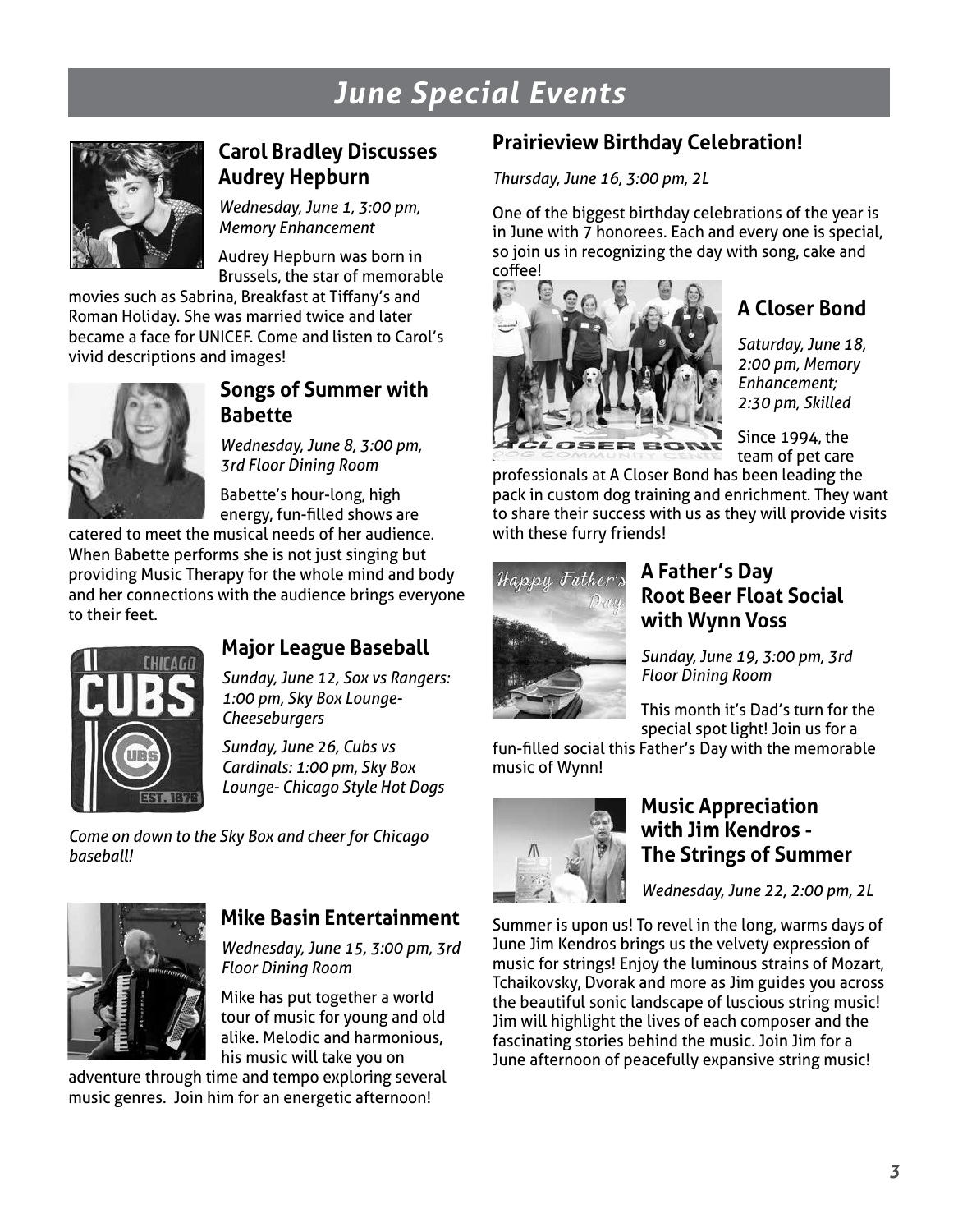# *June Special Events*



## **Sing A Long with Vince!**

*Wednesday, June 29, 3:00 pm, Memory Enhancement*

Vince has an ever-beaming smile and gracious air about him…and he will have you on your feet singing and tapping along with the music! Make sure you mark your calendar for today's performance!

# *From the Fitness Center*

Please bear with us as we continue our search for the Fitness Coordinator. The Activity Staff will fill in with general exercises every day at 11:30 am. Theses may involve simple stretching or range of motion to "classes" on Chair Chi or Yoga on the iN2L system. You will be informed as soon as this critical role is filled!

In addition, Garlands Channel 1902 has many fitness choices, several were performed right here at Prairieview. Please ask the Activity Department for the days and times these will be aired.

#### **June Exercise Tips**

*Here are some tips to share as we navigate the search for our Fitness Coordinator: Maybe you feel that it is too late to start an exercise or your physical condition and age are holding you back. You can begin to exercise instantly! With practice, you will get fit. Understanding the benefits of regular exercise is vital. It will help you improve your quality of life!*

#### **GETTING STARTED!**

Staying active is for all. Aging successfully demands starting an exercise routine you like and that works for you. Start slowly with what you enjoy, and you will embrace it with time. Make it your goal to participate in regular exercise classes for 30 minutes, your body will adjust to the desire to get fit.

#### **BENEFITS OF EXERCISE**

The reason to exercise regularly is due to its physical and mental benefits.

The physical benefits include reducing the risk of chronic illness and disease. (The immune system is boosted with regular physical exercise.) Exercise increases mobility, balance, and flexibility. With the improvement of muscle strength, you can balance your body and prevent falls! Exercising regularly helps maintain body weight. Some of the mental benefits are improved quality of sleep and can decrease stress and improve your mood.

#### **OVERCOMING OBSTACLES**

Starting regular exercise may be a challenge if you are not used to it. You must overcome many obstacles to start and maintain regular exercise!

Here are some of the obstacles you may need to overcome;

- I'm too tired to exercise.
- Exercise makes me hurt.
- Exercise will make me fall.
- Exercise is not for the elderly.

*Have you ever thought that these may be true because you don't exercise?*

#### *Happy Exercising!*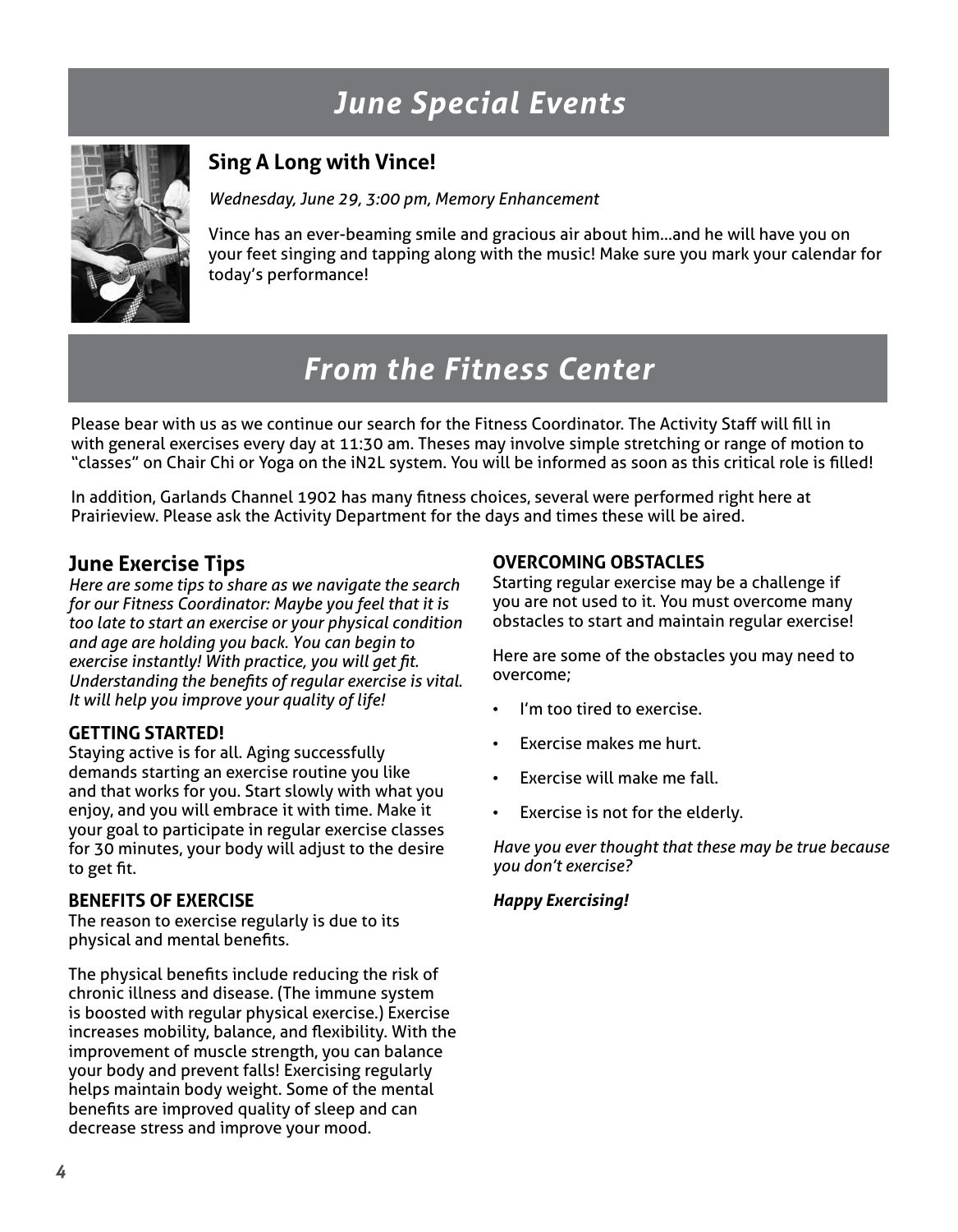# *Spiritual Expressions*

#### **Catholic Communion Service**

*Tuesdays: 10:00 am in the 3rd Floor Lounge; 10:15 SN; 10:30 ME* 

#### **St. Mark's Episcopalian Service with Rev. David Gibbons**

*Friday, June 3, 10:00 am, 3rd Floor Lounge* Please join Bonnie Smith in her apartment for refreshments and fellowship following today's service. *Beginning in July, we will celebrate on the first Wednesday at 11:00 am.*

**Tune in: EWTN** on Channel 119 with daily programming for news, prayers, and messages from around the world.

#### **Sundays:**

*7:45 am, 10:30 am,* **St. Nectarios** Streaming Service, www.stnectariosgoc.org

*9:30 am,* **Catholic Mass** with Cardinal Cupich from Holy Name Cathedral on Channel 7

*9:30 am,* **Joel Osteen** Lakewood Church Service on Lifetime - Channel 29

*10:00 am,* **Presbyterian Church** streaming service www.pcbarrington.org

**Lutheran Service** from **St. Matthew** www.stmatthewbarrington.org

# *June Happenings in Memory Enhancement*

June is starting to sizzle as we officially welcome summer. This month in Memory Enhancement we will engage in our morning activities (weather permitting, of course!) out in the garden. We will focus on "The Great Outdoors" during our armchair travels. We will celebrate Flag Day with trivia, history and a craft. On Father's Day we start the festivities in the garden with fishing games and an old fashioned ice cream social before heading off to the entertainment. Our new friends from Soul Harbour and A Closer Bond will join Bob and Penny this month for pet therapy. For our Veteran's this month, we will look back at D-Day to reminisce and reflect. Our Member's will enjoy scenic rides every Friday and there is plenty of live entertainment to delight in! Happy June!

**June is also Alzheimer's Awareness Month.** Alzheimer's is as progressive form of dementia. Dementia is a broad term for conditions by brain injury or disease that negatively affect memory, thinking and behavior that interfere with the activities of daily living. According to the Alzheimer's Association, this disease accounts for 60-80% of all dementia cases.

#### **Signs of Alzheimer's Disease may include:**

- Memory loss that disrupts daily life
- Challenges in planning or solving problems
- Difficulty in completing familiar tasks
- Confusion with time or place
- Trouble understanding visual images and special relationships
- New problems with words in speaking or writing
- Misplacing things and losing the ability to retrace steps
- Decreased or poor judgement
- Withdrawal form work or social activities
- Changes in mood and/or personality

**Please contact Vicki Rogers**, Director of Memory Enhancement with any questions at **vrogers@thegarlands.com**.